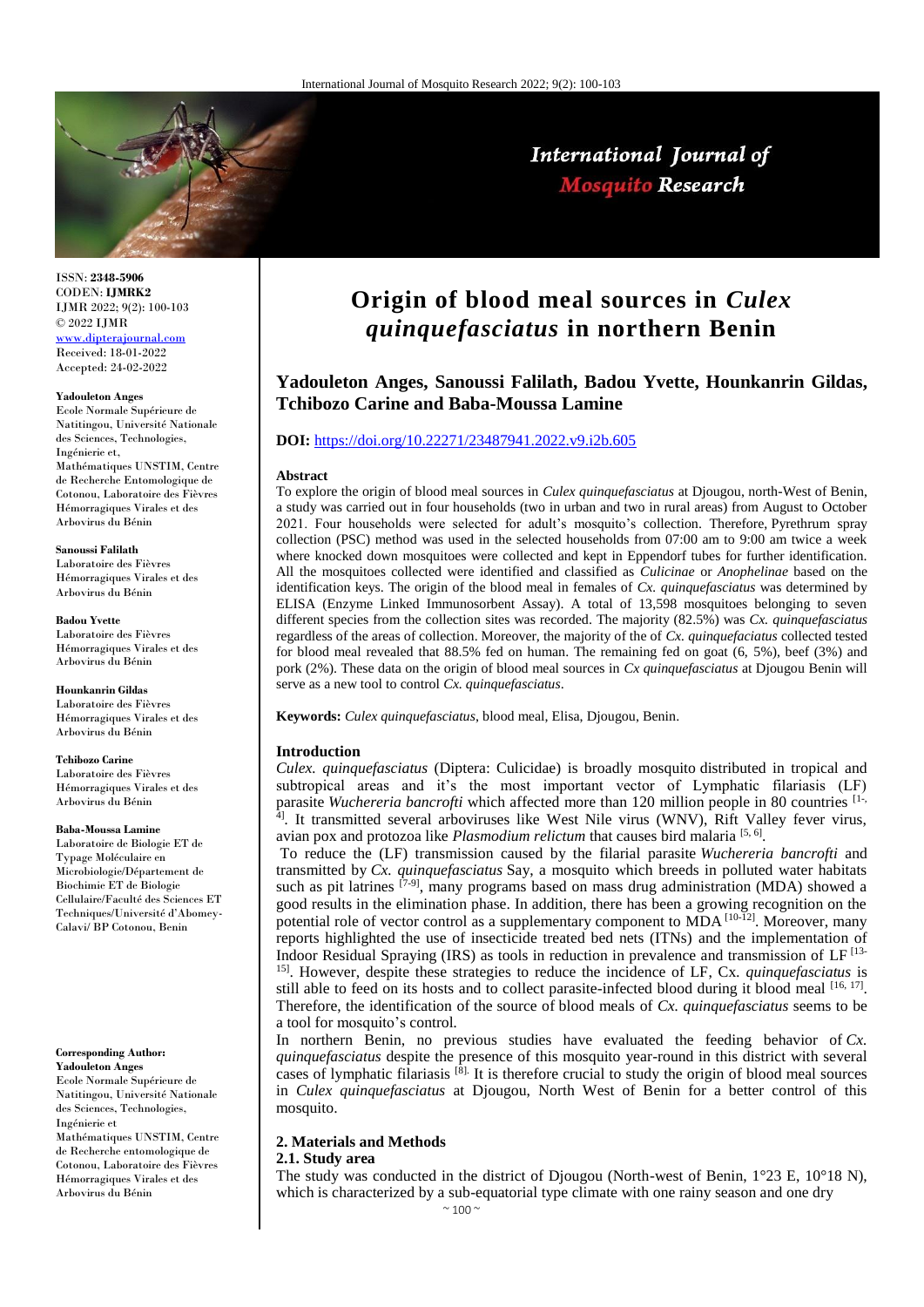season. The temperature in the area ranges from 22 to 40°C.

#### **2.2. Mosquito collections**

Adults *of Cx. quinquefasciatus* were collected during the rainy season in two urban areas (Founga and Zountori) and two rural areas (Nima and Bougou 2) (Figure 1) from 4 households. In each study site, 4 households were selected for adults' collection. Indoor Pyrethrum Spray Catches (PSC) was carried out in the selected households from 07:00 am to 9:00am and twice a week from August to October 2021. Fifteen minutes after spraying the rooms, all mosquitoes knocked down were collected and stored in Eppendorf tubes labelled with the name of place of collection, date of collection, and room number for further identification.



**Fig 1:** Map of Djougou showing the sites of the collections

# **2.3. Morphological identification of captured mosquitoes**

Base on the identification keys [18-21], all mosquitoes collected in the different sites were identified and classified as *Culicinae* or *Anophelinae.*

# **2.4. Laboratory processing of mosquitoes**

800 blood- fed *Cx. quinquefasciatus* from each study site, were tested in order to know the origin of blood-fed indoor resting mosquitoes of *Cx. quinquefasciatus*, following the Sandwich ELISA protocol<sup>[22]</sup>. Blood meals were tested for the presence of goat, human, pig, and beef immunoglobulin G  $(IgG)$ .

#### **3. Results**

### **3.1. Mosquito fauna**

Overall, 13,598 mosquitoes were collected by pyrethrum spray captures (PSC) at the four study sites (Table 1). The majority was *Culex* spp regardless of the areas of collection. However, the populations of *Cx. quinquefasciatus* (9,113) collected in the two urban areas were approximately 2 times higher (P<0.05) than those collected in rural areas (4,685). The same trend was observed with other populations of mosquitoes where those collected in urban areas are more important than those collected in rural areas.

|                        |        | Urban areas | <b>Rural areas</b> |          |  |
|------------------------|--------|-------------|--------------------|----------|--|
|                        | Founga | Zountori    | Nima               | Bougou 2 |  |
| Total mosquitos caught | 4,616  | 4,497       | 2,313              | 2,372    |  |
| Total Culex spp        | 3,580  | 3,510       | 1,834              | 1,880    |  |
| Total Anopheles spp    | 954    | 914         | 435                | 454      |  |
| An. gambiae s.l        | 818    | 798         | 393                | 415      |  |
| An. pharoensis         | 88     | 79          | 32                 | 27       |  |
| An. ziemanni           | 42     | 33          | 9                  | 12       |  |
| An. funestus           | 6      |             |                    | 0        |  |
| Total Aedes spp        | 32     | 28          | 06                 | 09       |  |
| Total Mansonia spp     | 50     | 45          | 38                 | 29       |  |

**Table 1:** Mosquito fauna recorded in the different collection sites.

# **3.2. Origin of blood meal sources in** *Culex quinquefasciatus*

Results from the blood meal identification by enzyme-linked Immunosorbent assay (ELISA) revealed that from the 800

females blood-fed of *Culex quinquefasciatus* tested*,* the majority (88, 5%) fed on human. The remaining fed on goat (6, 5%), beef (4%) and pork (1%) (Table 2).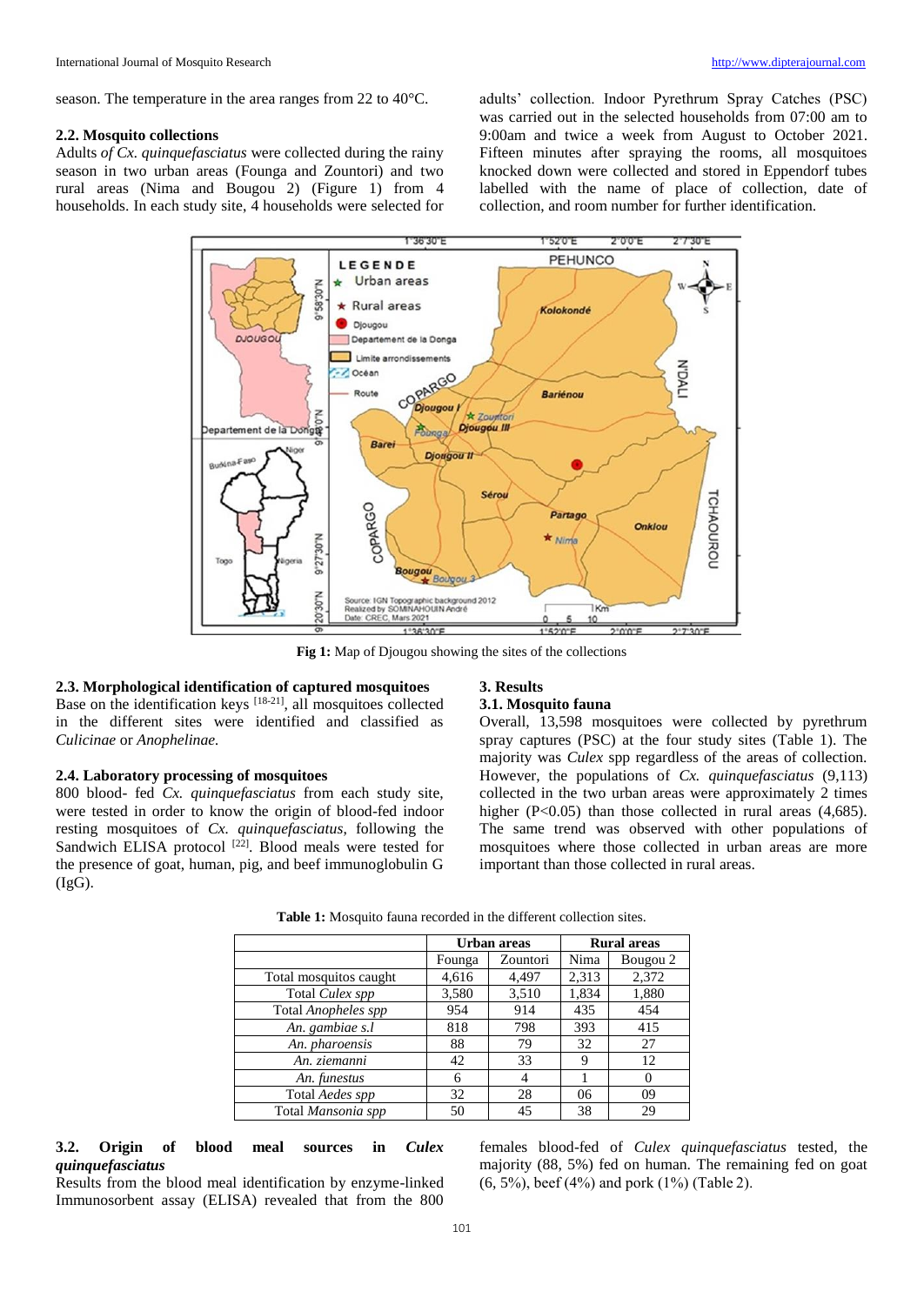| Areas | <b>Study sites</b> | <b>Nb Tested</b> | Goat                           | <b>Beef</b> | Human | Pork |
|-------|--------------------|------------------|--------------------------------|-------------|-------|------|
|       |                    |                  | % percentage of fed mosquitoes |             |       |      |
| Urban | Founga             | 200              | 6%                             | 3.3         | 90,1  | 1.98 |
|       | Zountori           | 200              | 6.4                            | 3.1         | 86.9  | 201  |
| Rural | Nima               | 200              | 6.1                            | 3.5         | 87.8  | 2.1  |
|       | Bougou 2           | 200              | 5.8                            | 3.1         | 88.7  |      |

| <b>Table 2:</b> Origin of blood meal sources in <i>Culex quinquefasciatus</i> |  |  |
|-------------------------------------------------------------------------------|--|--|
|-------------------------------------------------------------------------------|--|--|

#### **4. Discussion**

Our results showed seven different species of mosquitoes with PSC method where *Cx. quinquefasciatus* mosquitoes are the most important specie collected. In fact, the low level of urbanization observed in this district seems to be one of the major reason which could explain the diversity of mosquitoes population collected. This situation creates suitable habitats for vector mosquitoes in which there are high number of predators, and human hosts are largely available [23-26]. Similar results were found in southern Benin but with more species [27-29]. However, many studies in West and East Africa and in Europe base on the diversity of mosquito's species showed more species compared to our results. This could be explained by the various methods of adults' collection which were used for mosquito's collection.

Also, most mosquitoes collected was *Cx. quinquefasciatus* in this district. In fact, the low level of urbanization in this district offers good breeding sites for the *Cx. quinquefasciatus* larvae which breeds in polluted water habitats such as pit latrines, soak pits, cesspits and open sewage systems, permanent aquatic vegetation, stagnant water, tires [8]. The predominant of *Cx. quinquefasciatus* as the most abundant species collected during our study confirm previous study conducted in West Africa [30, 31]. Moreover, the identification of blood meal sources in *Cx. quinquefasciatus* in northern Benin showed that most *Cx. quinquefasciatus* population took its blood on human regardless of the sites of collection. The remaining mosquitoes fed on goat and cattle because in this district, the rearing of goats and cattle constitutes an important activity for the population. This result shows that vector control against *culex quinquefasciatus* in the district of Djougou must take into account the zoophagic behavior of this mosquito.

#### **5. Conclusion**

Our findings showed that *Cx. quinquefaciatus* is the dominant mosquito species collected in this district. The high rate of feeding on human by *Cx*. *quinquefasciatus* could be a potential risk of filarial transmission in this district.

## **6. Acknowledgement**

I am grateful to Sidick abou and Houndeton Geraldo for their help during the field activities.

## **7. Conflict of interest**

For this work, there is no conflicts of interest

## **8. References**

- 1 Subra R. Biology and control of Culex pipiens quinquefasciatus with special reference to Africa. Insect Sci Applic. 1981;(1):319-338.
- 2 Barr AR.. Occurrence and distribution of the Culex pipiens complex. Bull World Health Organ. 1967;(37):293-296.
- 3 WHO. Preparing and implementing a national plan to

eliminate lymphatic filariasis. Geneva: World Health Organization. Published 2000. Accessed December 15, 2001.

- 4 WHO. Global programme to eliminate lymphatic filariasis: progress report 2000-2009 and strategic plan 2010–2020. Geneva: World Health Organization. 2010. WHO/HTM/NTD/PCT/2010.6
- 5 Roiz D, Vazquez A, Rosà R, Muñoz J, Arnoldi D, Rosso F, et al. Blood meal analysis, flavi-virus screening, and influence of meteorological variables on the dynamics of potential mosquito vectors of West Nile virus in northern Italy. J Vector Ecol. 2012;(37):20-8.
- 6 Takken W, Verhulst NO. Host preferences of bloodfeeding mosquitoes. Annu Rev Entomol. 2013;(58):433- 53.
- 7 Manguin S. Anopheles mosquitoes: new insights into malaria vectors. Croatia: In Tech. 2013.
- 8 Yadouléton A, Badirou K, Agbanrin R. et al. Insecticide resistance status in Culex quinquefasciatus in Benin. Parasites Vectors. 2015;(8):17-23.
- WHO. Manual on practical entomology in malaria. Part II. Methods and Techniques. Geneva; World Health Organization. 1975.
- 10 World Health Organization. Defining the roles of vector control and xenomonitoring in the global programme to eliminate lymphatic filariasis. Report of the Informal. Consultation. Geneva, 2002.
- 11 Bockarie MJ, Pedersen EM, White GB. Role of vector control in the global program to eliminate lymphatic filariasis. Annu Rev Entomol. 2009;(54):469-487.
- 12 Progress report 2000-2009 and strategic plan 2010-2020 of the global programme to eliminate lymphatic filariasis: halfway towards eliminating lymphatic filariasis. 2010. WHO. Geneva. Available from: http://www.who.int/iris/handle/10665/44473. Accessed January 5, 2016.
- 13 Reimer LJ, Thomsen EK, Tisch DJ, Henry-Halldin CN, Zimmerman PA, Baea ME, et al. Insecticidal bed nets and filariasis transmission in Papua New Guinea. N Engl J Med. 2013;(369):745-753.
- 14 Friedrich MJ. Insecticidal bed nets help reduce lymphatic filariasis transmission. JAMA. 2013;(310):1551-1559.
- 15 Bøgh C, Pedersen EM, Mukoko DA. Permethrinimpregnated bednet effects on resting and feeding behaviour of lymphatic filariasis vector mosquitoes in Kenya. Med Vet Entomol. 1998;(12):52-59.
- 16 Vaux AGC, Gibson G, Hernández-Triana LM, Cheke RA, McCracken F, Jeffries CL, et al. Enhanced West Nile virus surveillance in the North Kent marshes, UK. Parasit Vectors. 2015;(8):91-98.
- 17 Zakhia R, Mousson L, Vazeille M, Haddad N, Failloux. Experimental transmission of West Nile Virus and Rift Valley Fever Virus by Culex pipiens from Lebanon. PLoS Negl Trop Dis 2018; (1): 12e0005983
- 18 Gillies M.T, De Meillon B. The Anophelinae of Africa